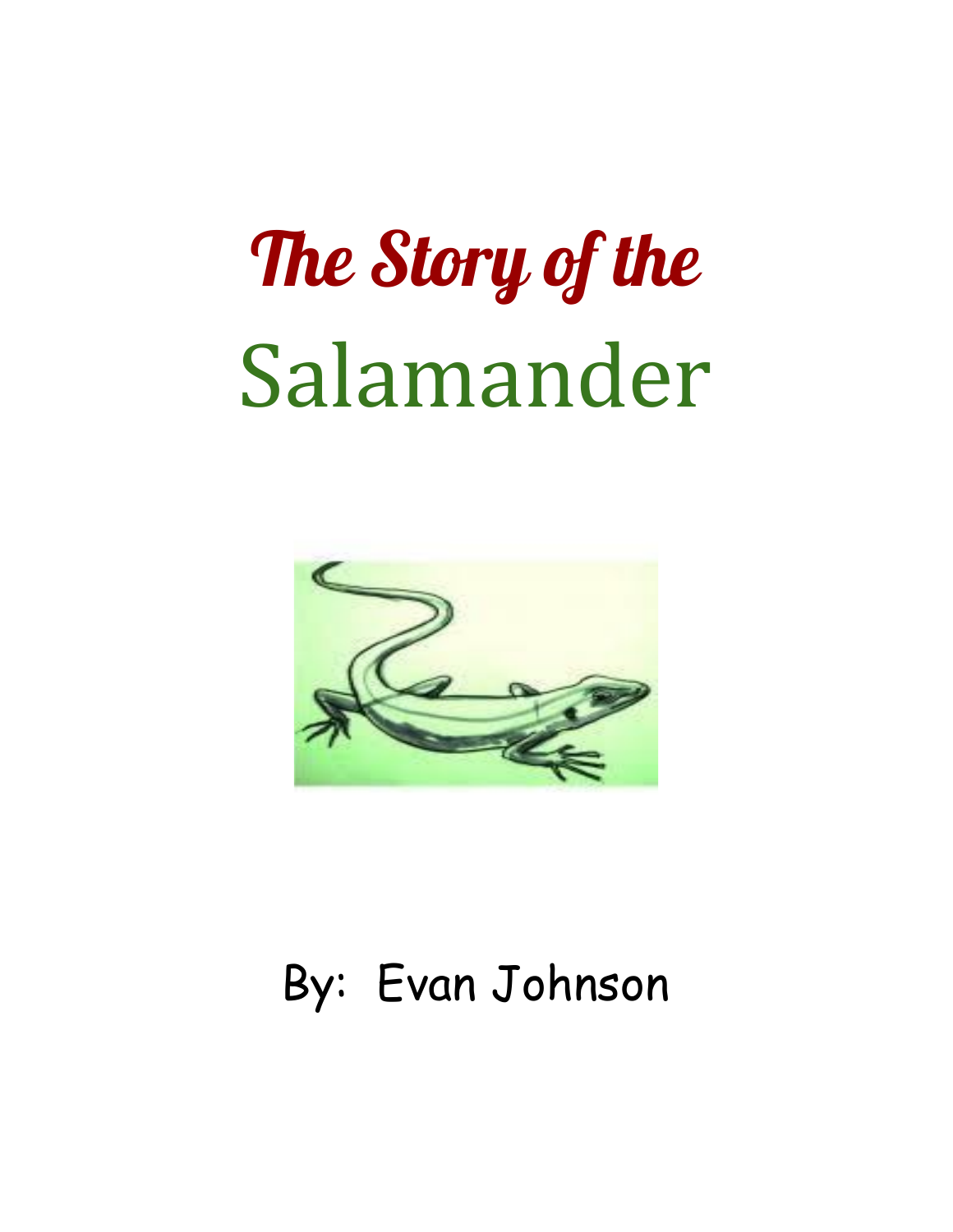### The Story of the Salamander By: Evan Johnson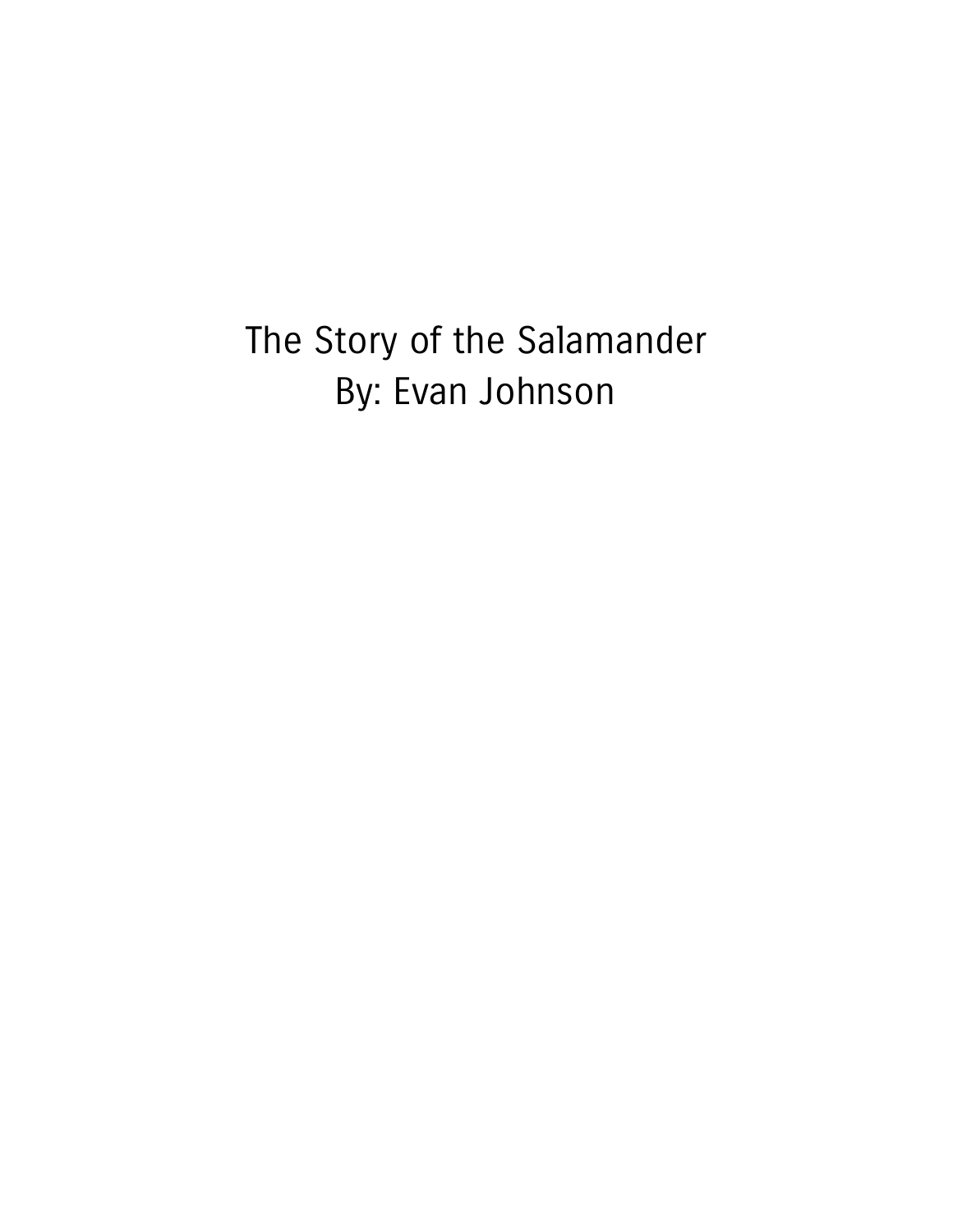## Dedicated to Bryce

Never forget that you are the strongest in your life, and never forget your own unique strengths.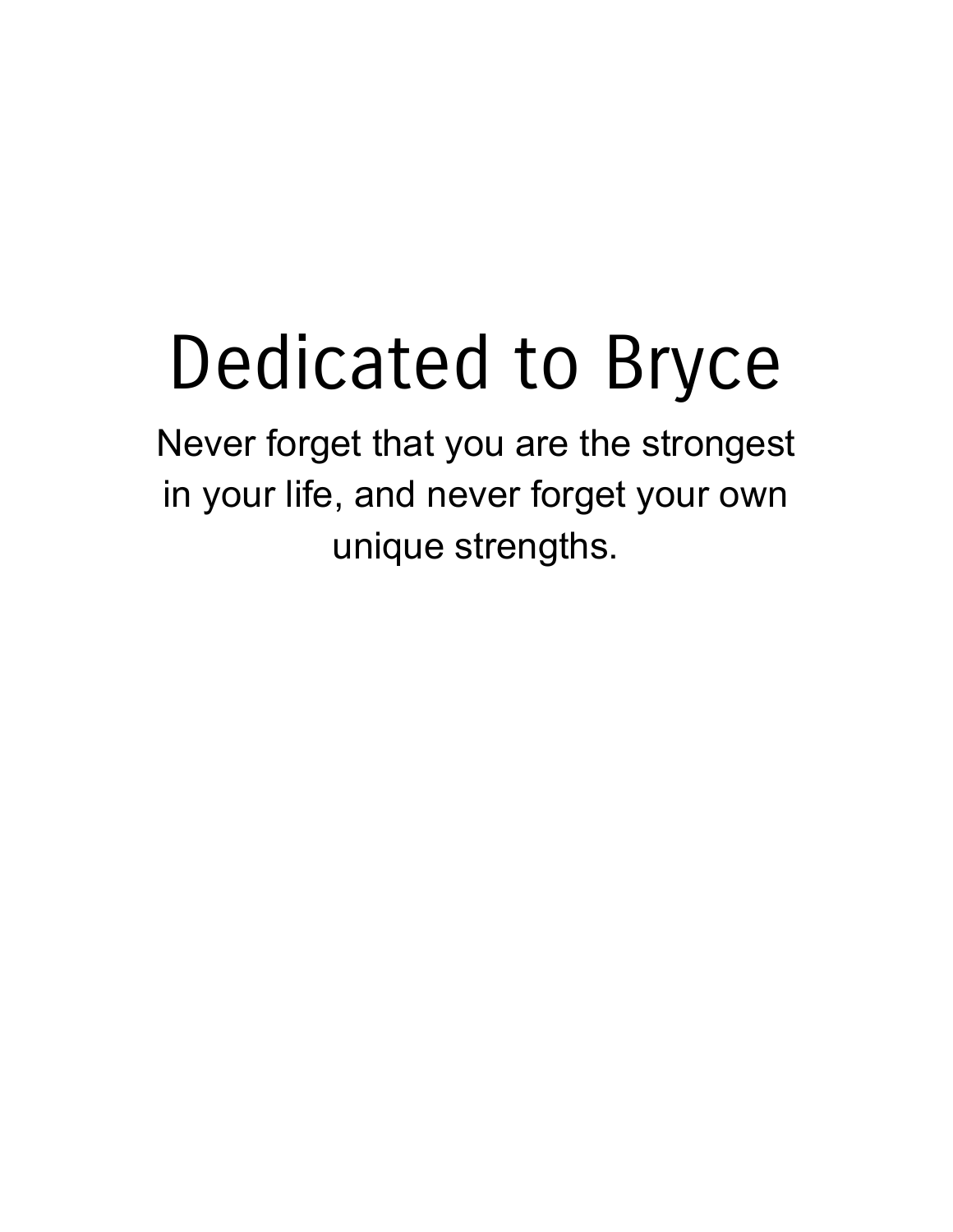Long ago, a child just as young as you and just as handsome too was quite curious about that slithery, sneaky green thing on the ground, dashing all around.

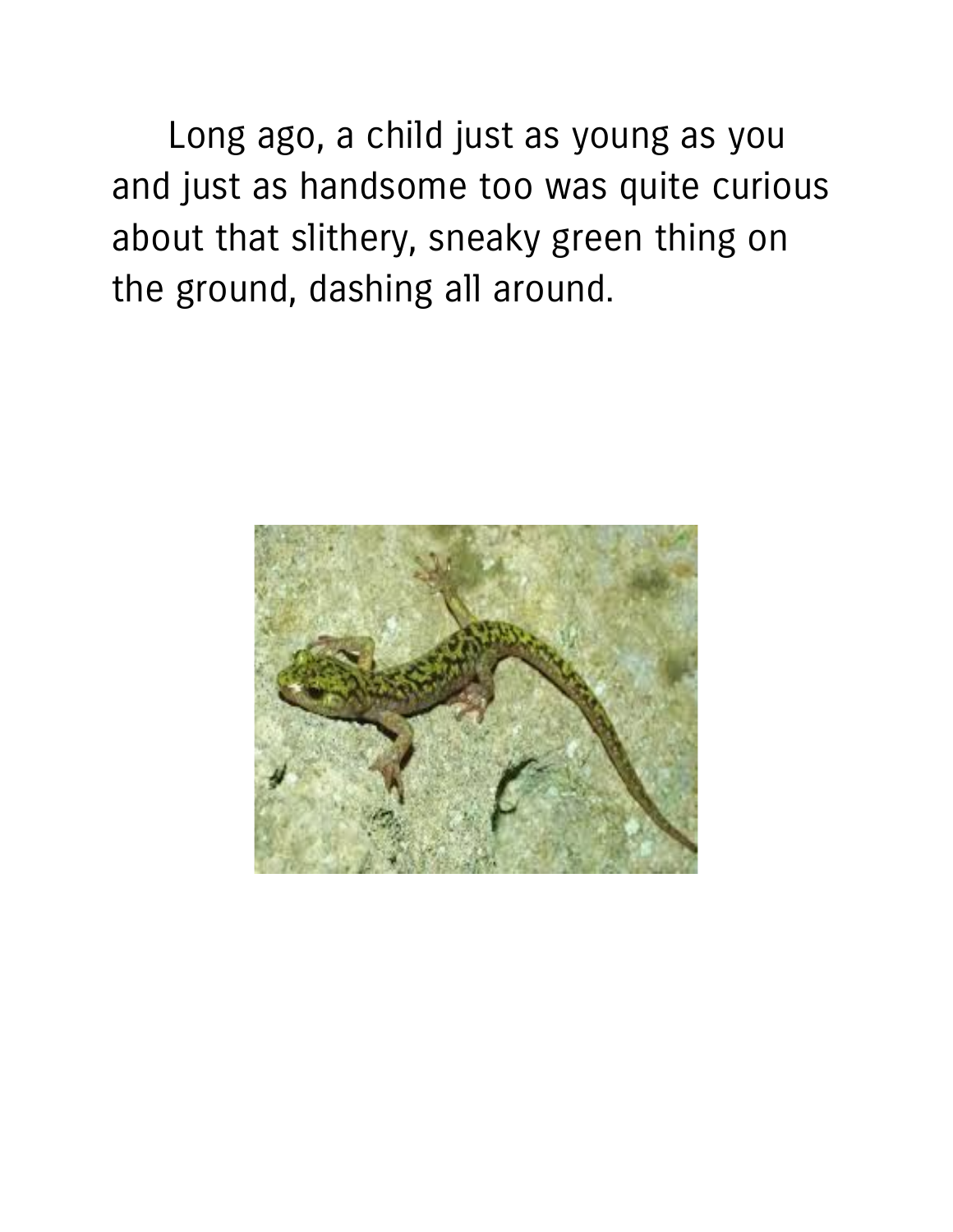So the child picked it up, took it to his grandpa, and asked, "Grandpa, what's this?"



### The grandpa replied, "Don't you know? It's a salamander, the strongest creature of all!"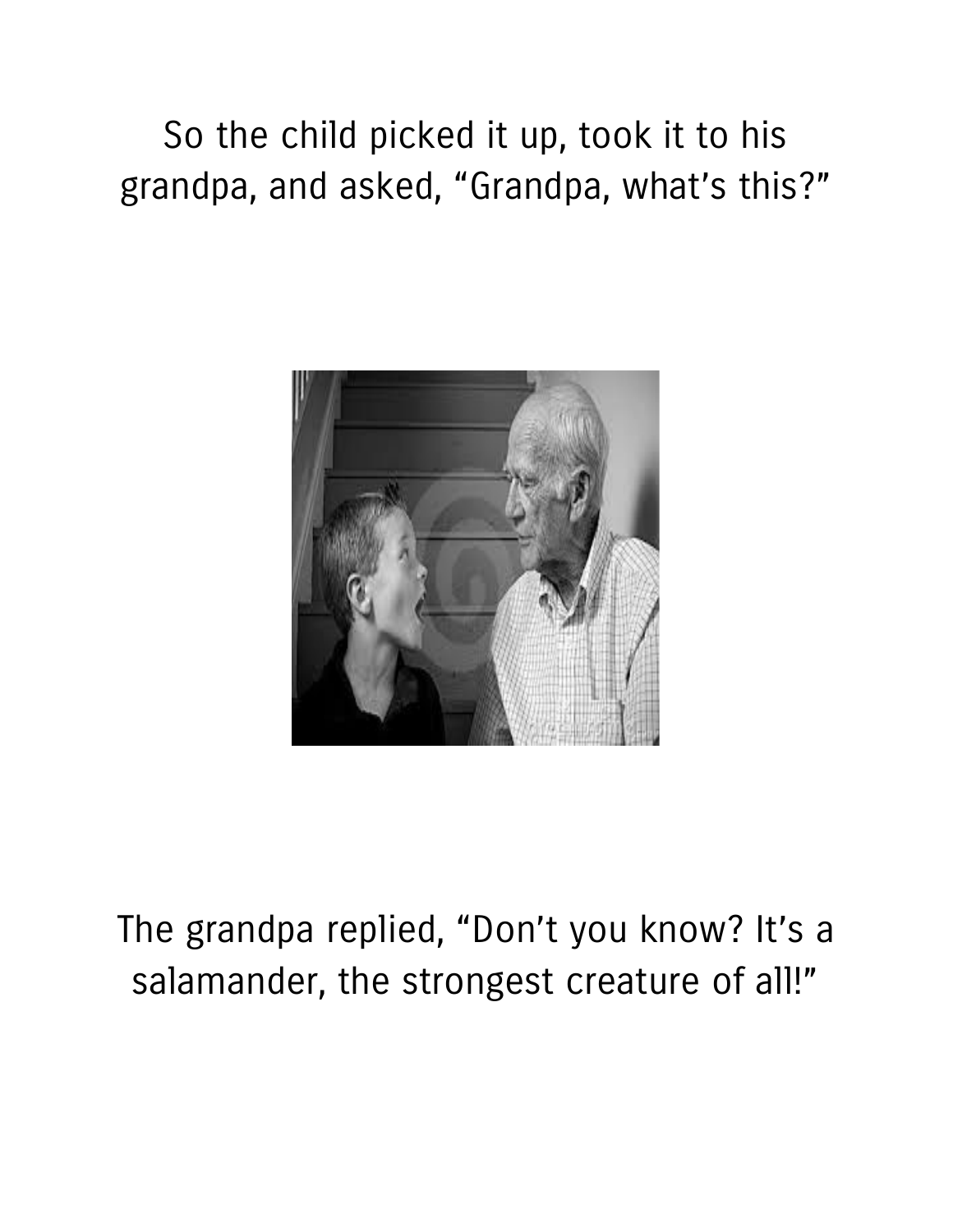"But it looks kind of weak and tiny, " the boy said. "Is it really the strongest?"

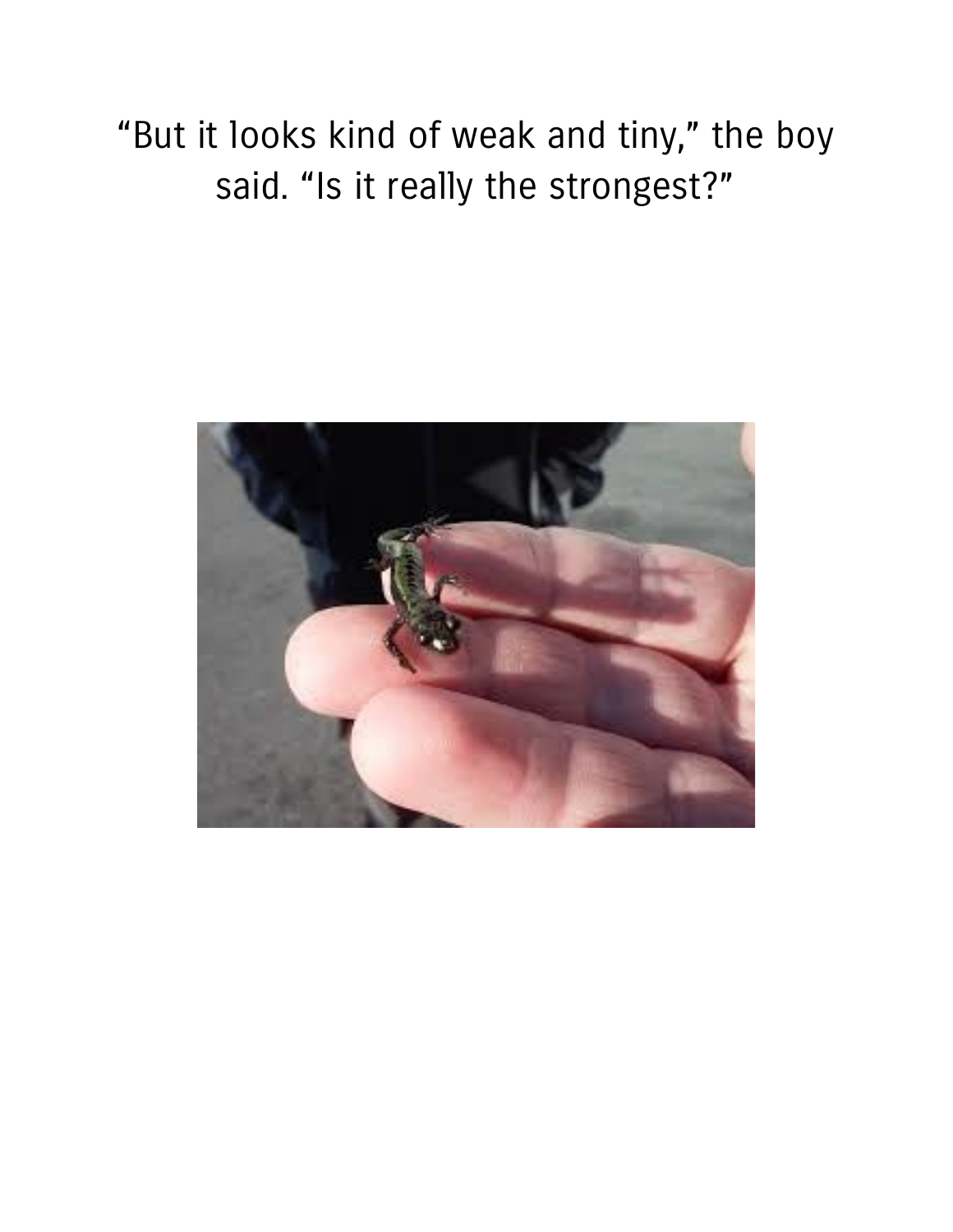"Anything can be strong, my boy, even if it doesn't look like it. Here, let me tell you a story about the original Salamander."

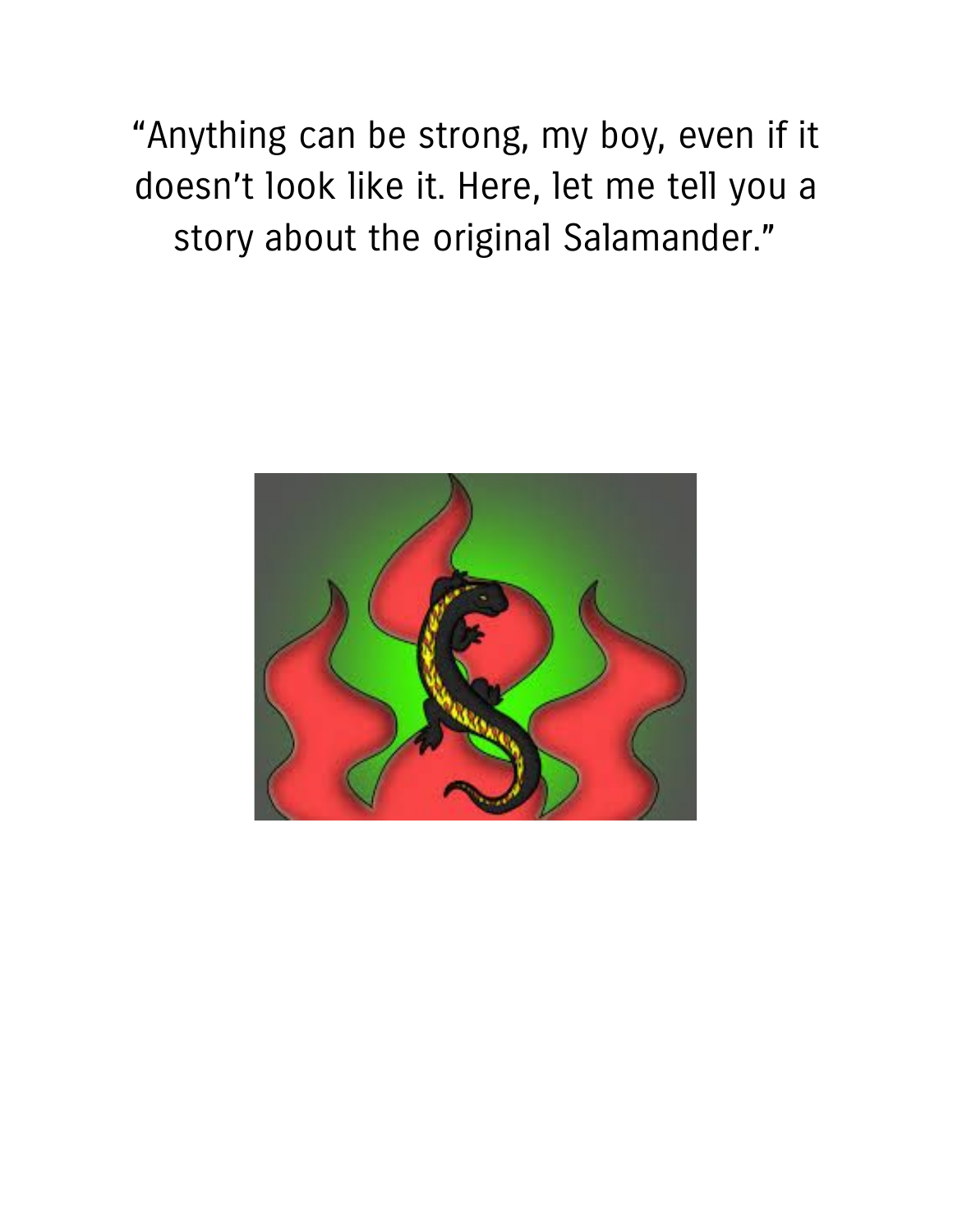Once upon a time, when all the creatures of the Earth were just beginning to find out who they truly were, four of the animals- A salamander named Ignis, a water strider named Undine, a monkey known as Gnome, and a cockatiel called Sylph- each proposed a challenge, a series of tests designed to find out their strengths.



These tests were some of the hardest these creatures could think of, and this would be no easy feat. But they were ready to learn what they could do, and they began to go at the challenges with much energy.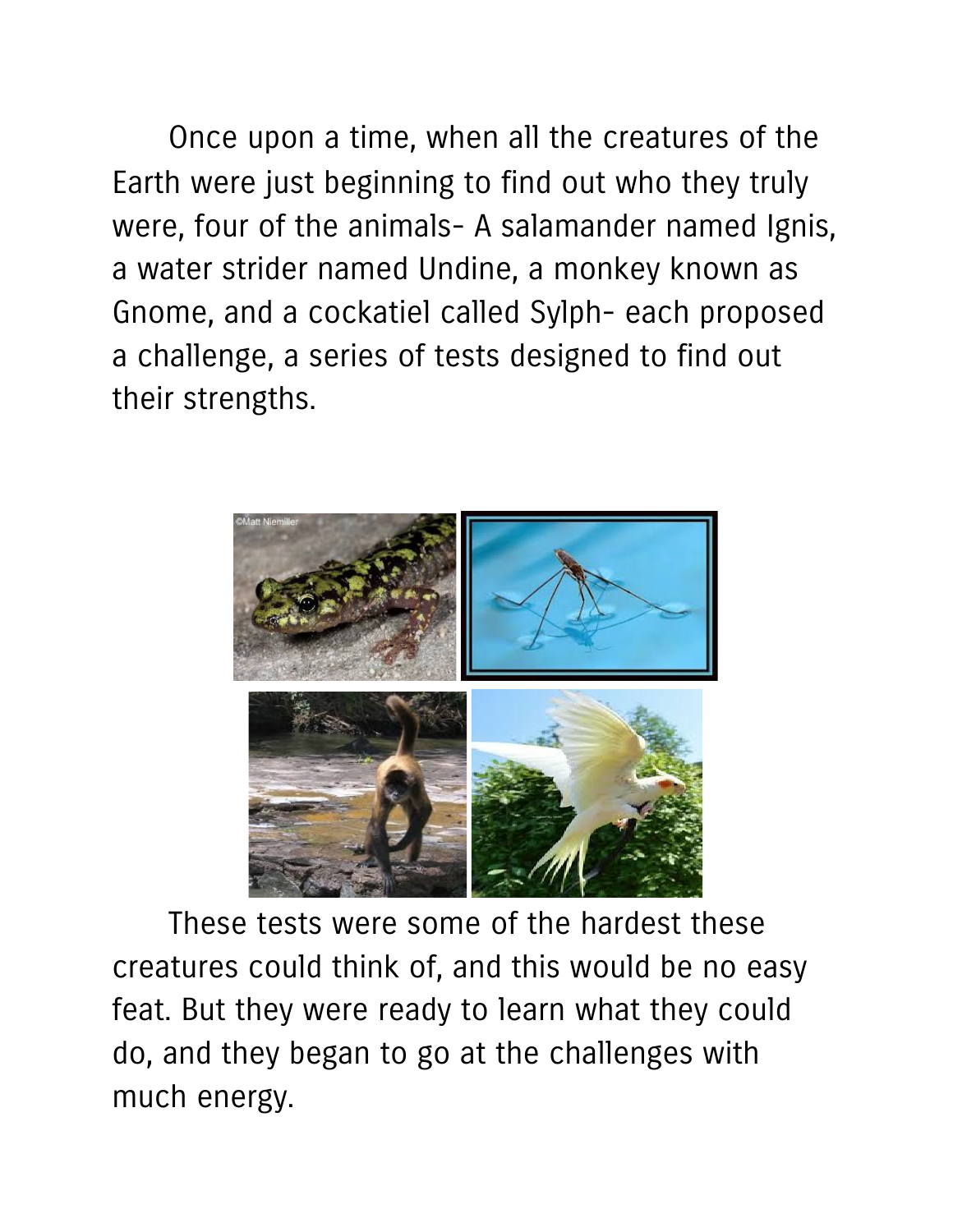The first challenge they decided upon was a swimming contest. They went to the mystical Lake Kournas for the challenge, a swim across the lake in the fastest time.



Almost immediately, it was clear who would win. Ignis, the salamander was quite ahead of the others, only the strider, Undine was able to keep up, the others struggling. But suddenly, Undine found much strength and pulled ahead into the end of the lake! Undine won!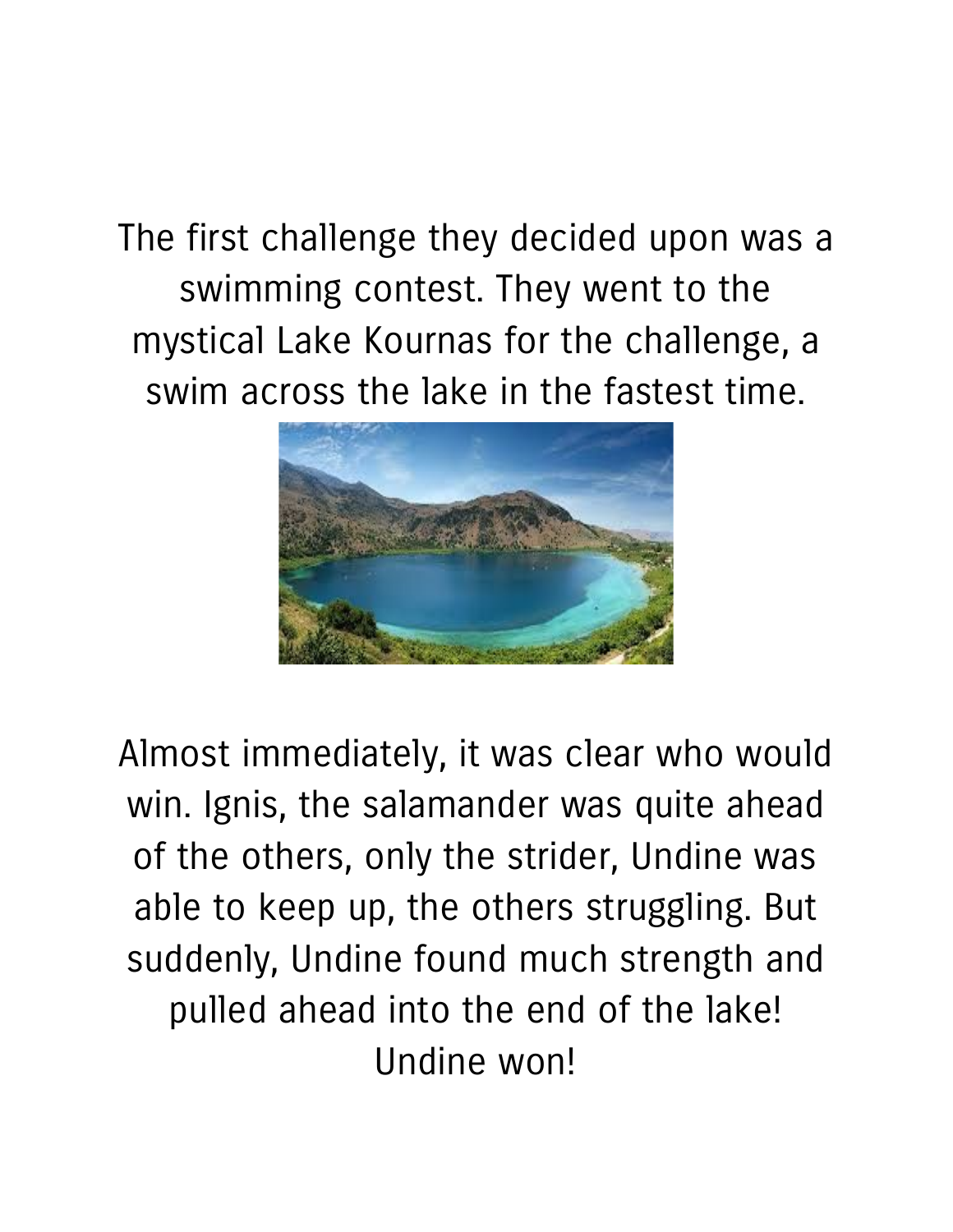Ignis was a little sad, for he had not won, but there were still other challenges ahead, and he would find out who he was meant to become. Fortunately, the next challenge would test him well.

A race across the Foloi forest floor was just what he needed to disperse all his worries.



Ignis slithered fast across the ground, determined at all costs to be the victor. But alas, again someone pulled ahead! It was Gnome, the monkey! And with a great burst, Gnome finished the race strong.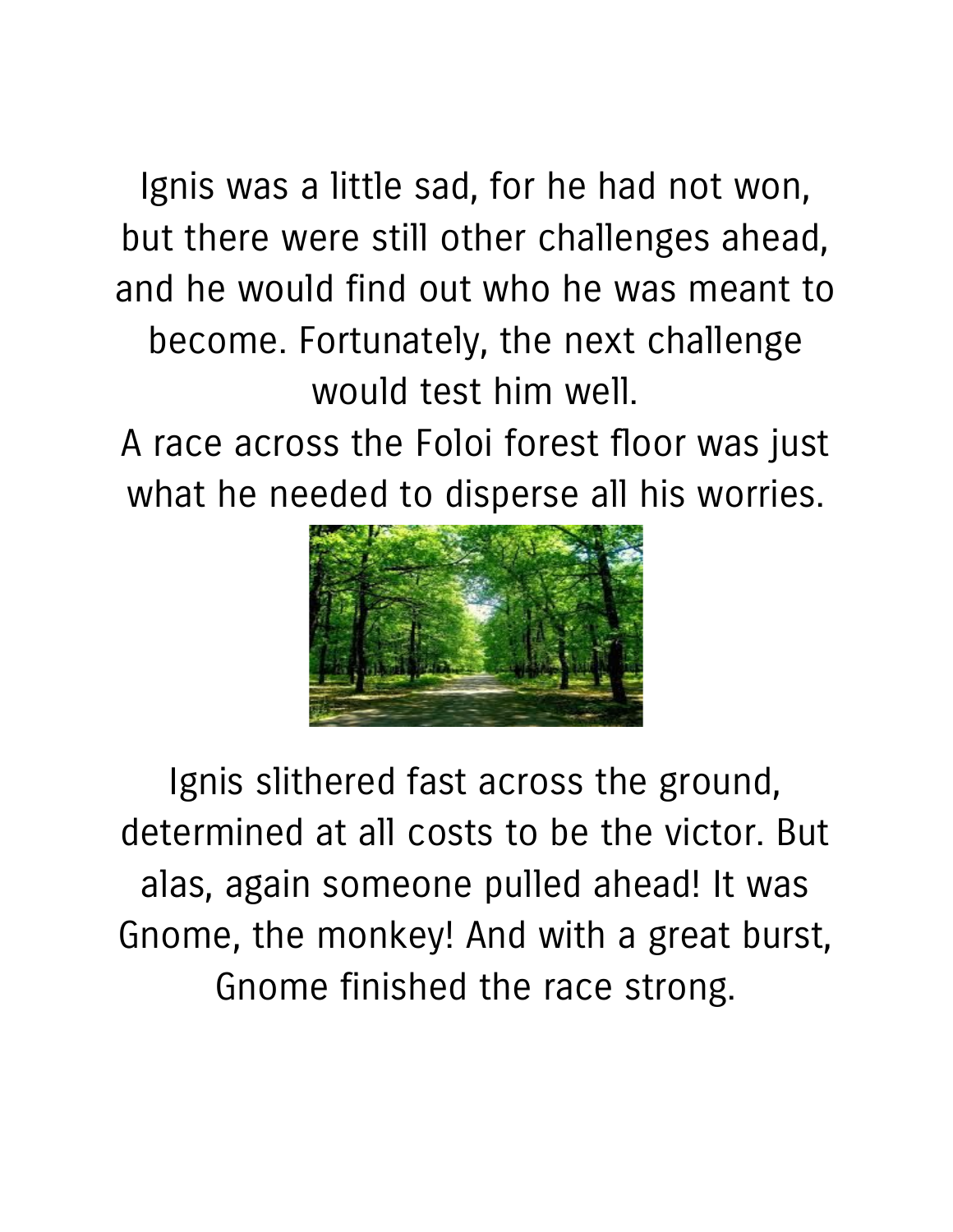Ignis was feeling quite down now. He had lost two races, and there were only two more challenges!

The other animals noticed he was down and came over to cheer him up.

"Don't worry, we still have two more trials, " said Gnome.

"There will still be plenty of chances to find what you're good at!" Undine exclaimed.

Sylph the cockatiel chimed in, "Even I haven't won yet, but I still have hope!"

Ignis was given more hope and nodded. "Come on friends, we still have two more tests to finish!"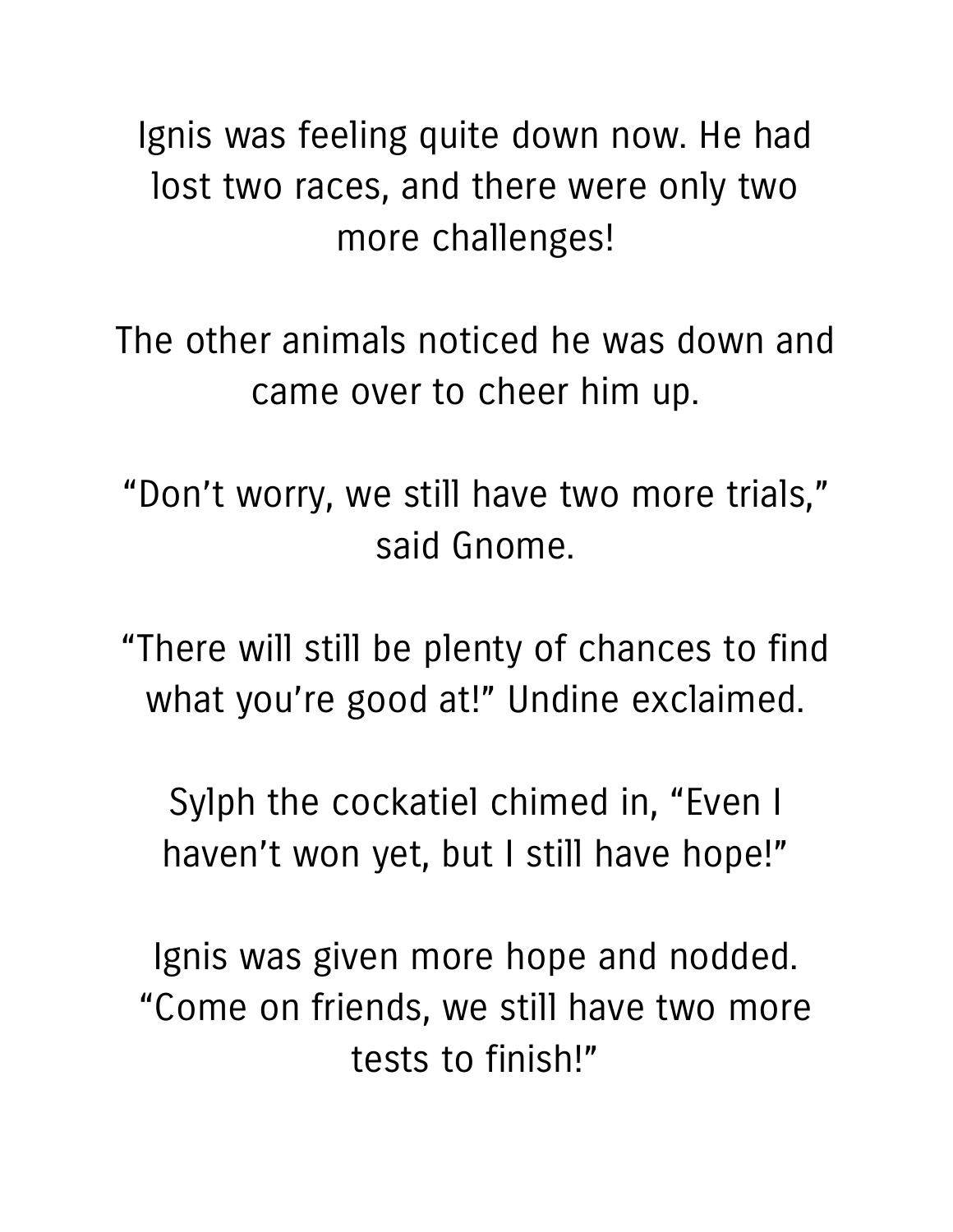#### The third test was a climb up the tallest tree the group could find, the Mystical Oak.



Once more, Ignis made great haste up the tree. He sped up quickly, around the branches and through the leaves. He was almost there! But again, a terrible surprise! Sylph was also making her way up, and Gnome as well!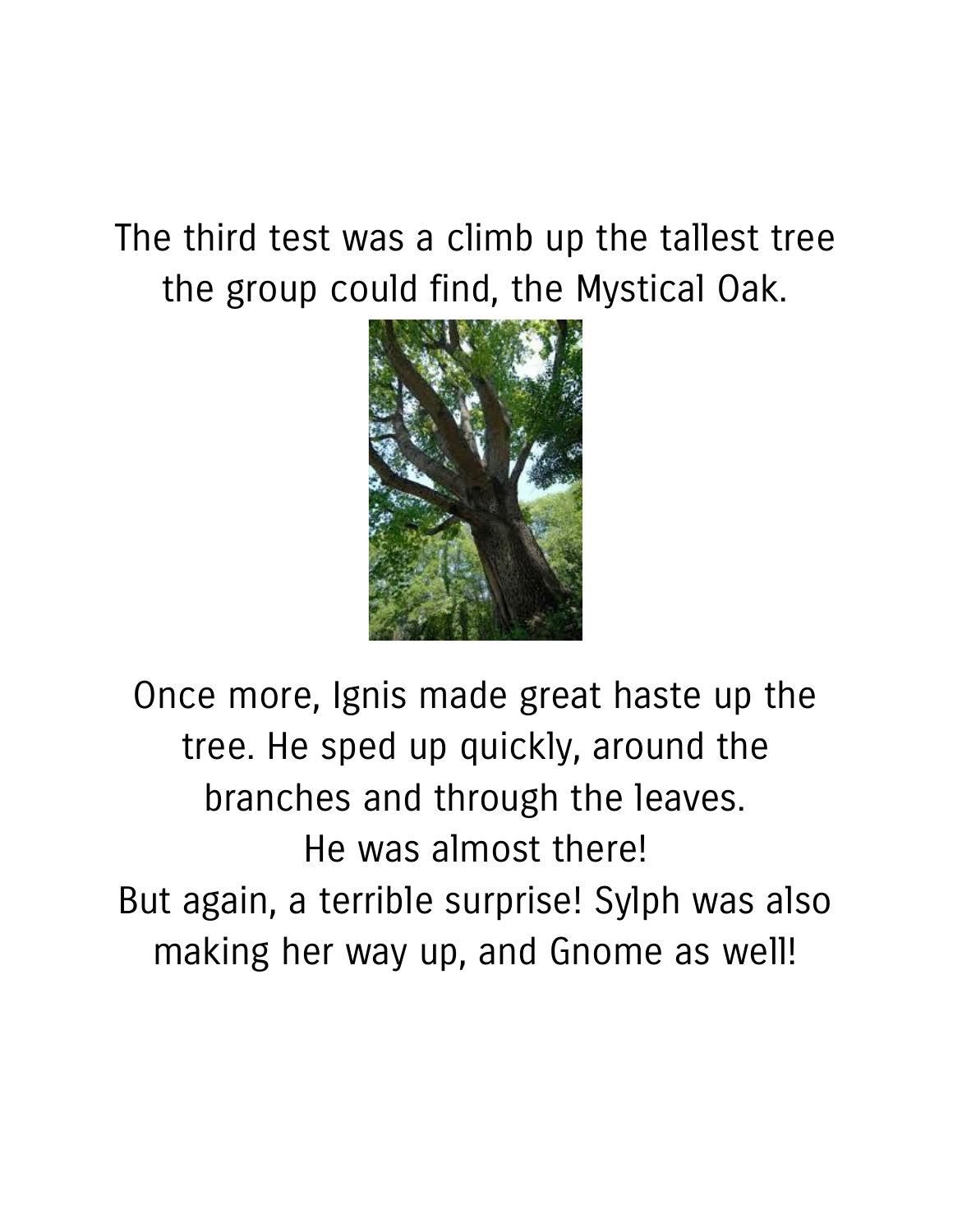As Gnome speedily climbed up the tree, and Sylph hopped swiftly from branch to branch, taking great flights in between, Ignis fell in third, the only other one with difficulty in the challenge being Undine!



As the race ended, Ignis was left feeling more and more depressed. He felt as if he were nothing.

The other animals again noticed his gloomy face and came over to try and cheer him up.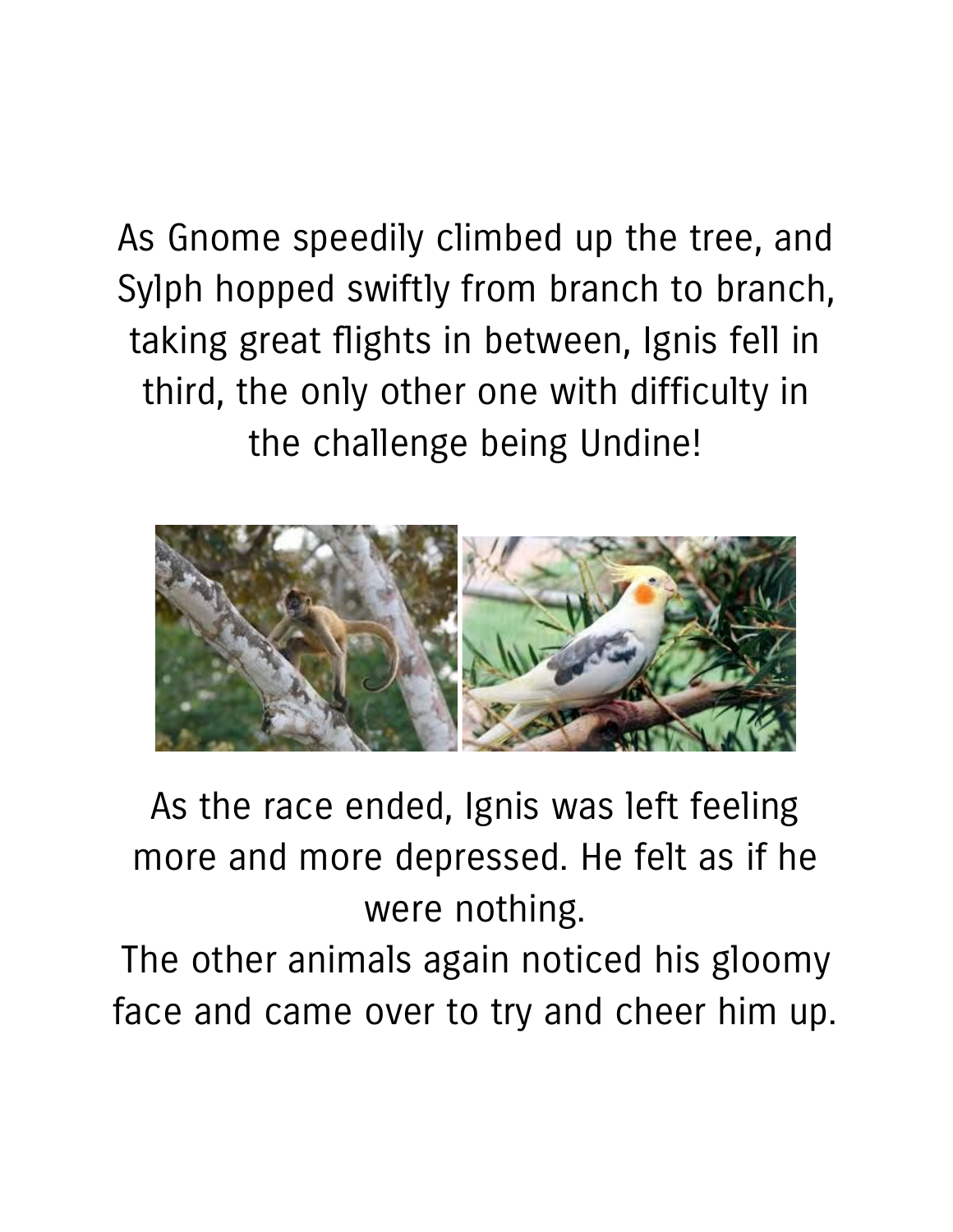"Come on Ignis, there's still one more challenge!" They all said. Now making their way down the tree, Ignis replied in a very melancholy tone, "What's the point? You all will just win the last one too. I'll just sit in the shade and watch."



The other animals looked at each other with much thought. They wanted to finish the final challenge, but would leaving out Ignis really be okay?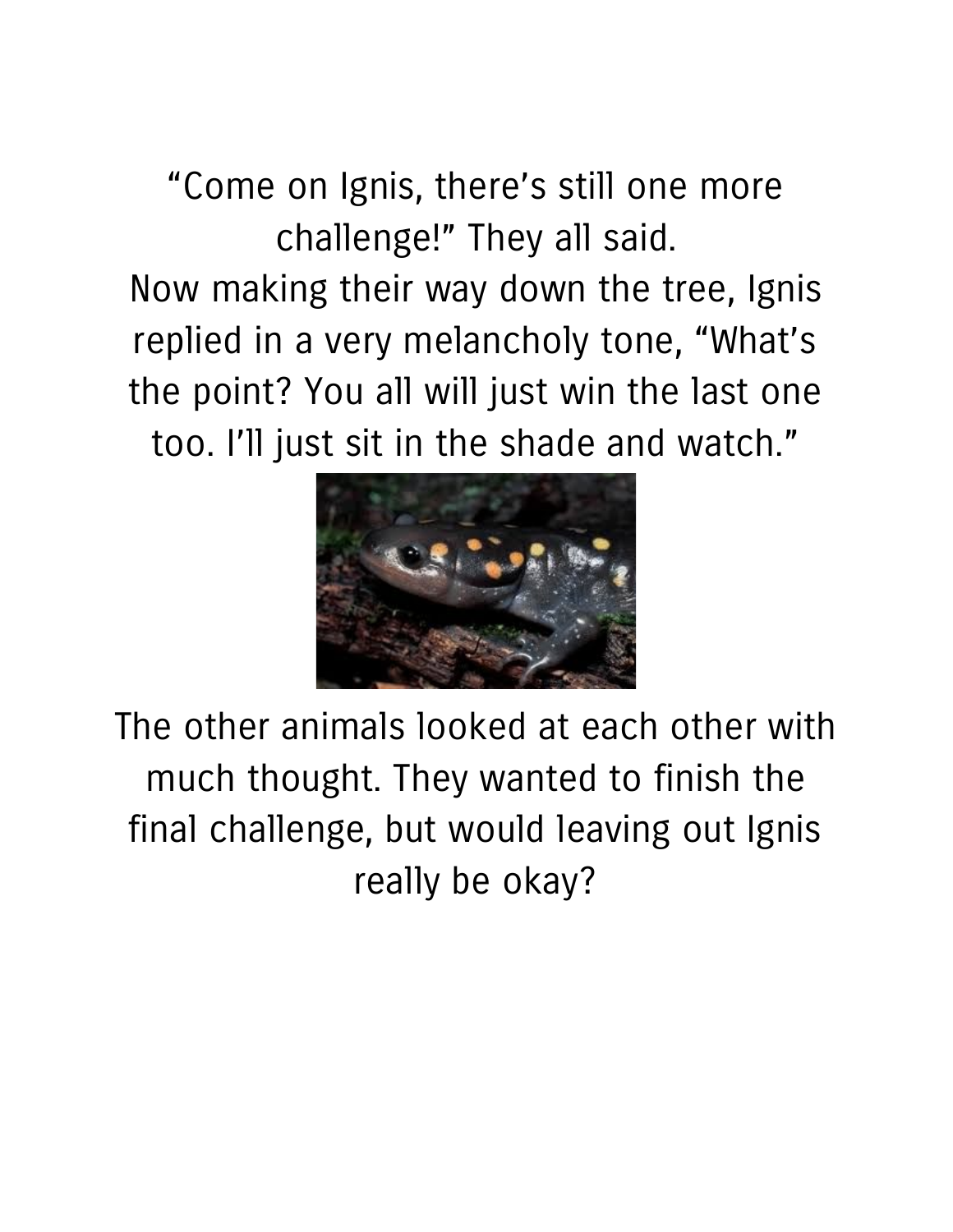After much talk alone amongst themselves, Ignis sadly moping under a pile of fallen leaves nearby, they devised a clever change to the final challenge. It was something that they they were all certain they could never win, and they hoped that Ignis, who still had not found what he was the best at, could rejoin and triumph in the final competition.

It was a log breaking contest.

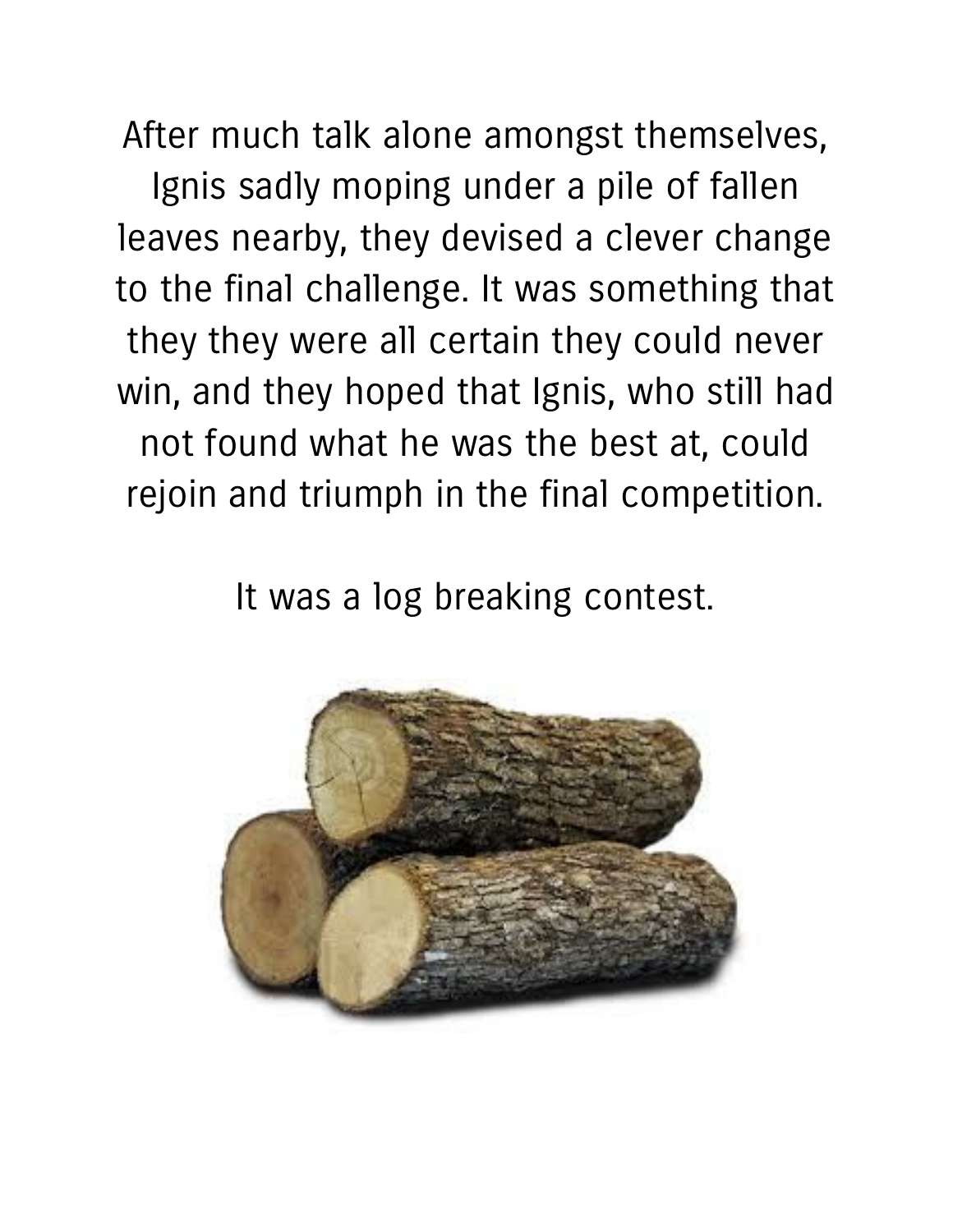Now, as the other animals began, they discovered that it was even harder than they had thought. Gnome scratched his claws off, Sylph's beak was in quite a lot of pain, and Undine didn't even know where to begin!

As they kept on with the difficult task, they attempted to call Ignis back over. "Get over here, Ignis! This is just the challenge for you!" Gnome shouted. "Come on over and give it a shot!" Sylph exclaimed. "Oomph, this is difficult, " Undine remarked, "Hey Ignis, this is your time!" As Ignis watched his friends and heard their

pleas, he thought, Maybe I can do this!

"Alright, I'll give it my best!"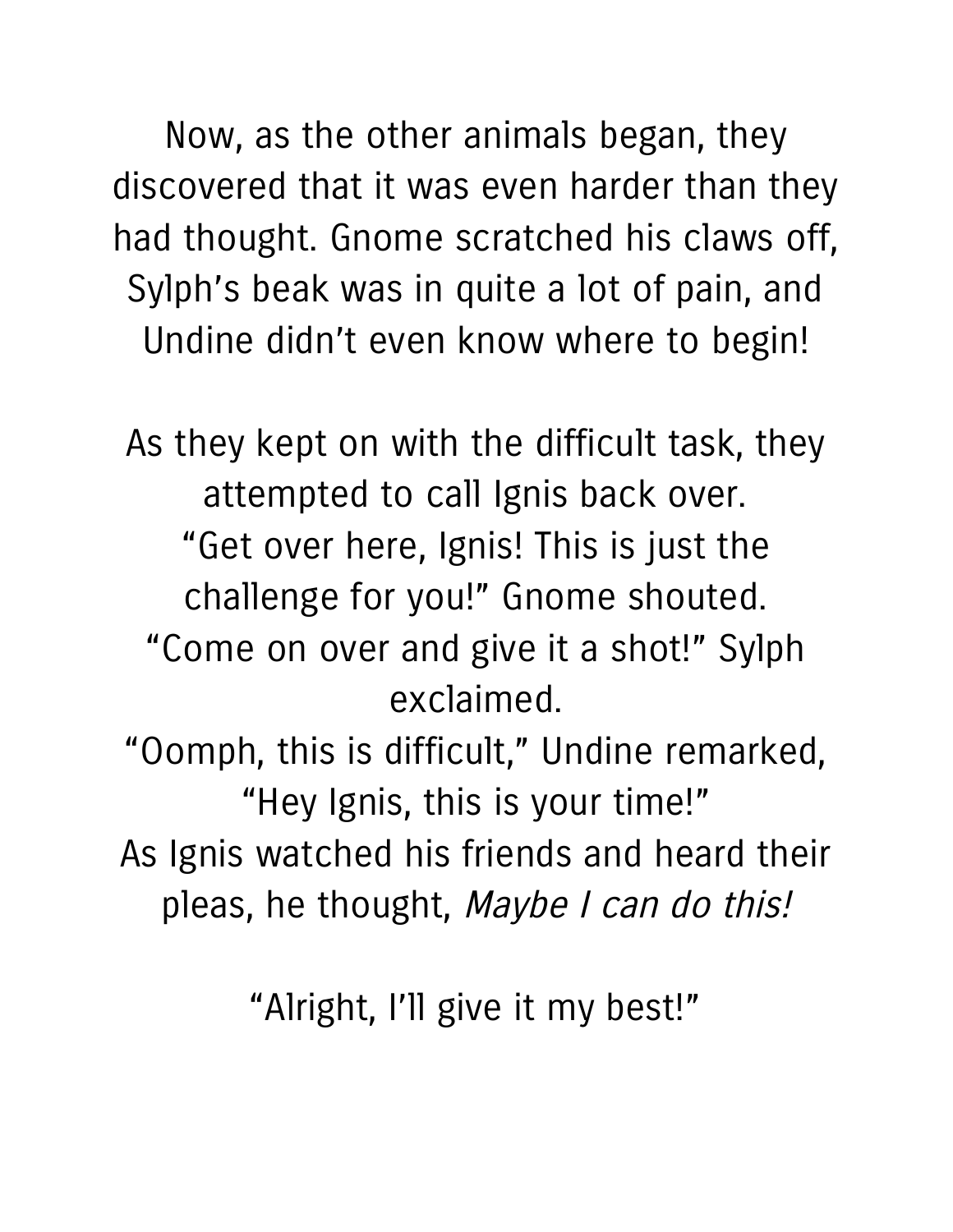

As he began, he too found he was having much difficulty trying to break his log. He tapped, he pounded, he bit, but nothing worked!

But he saw his friends trying just as hard, and he kept on going.

He worked as hard as possible, going twice as hard, thrice as hard, and eventually, both he and the other animals made headway with the cracks in their logs.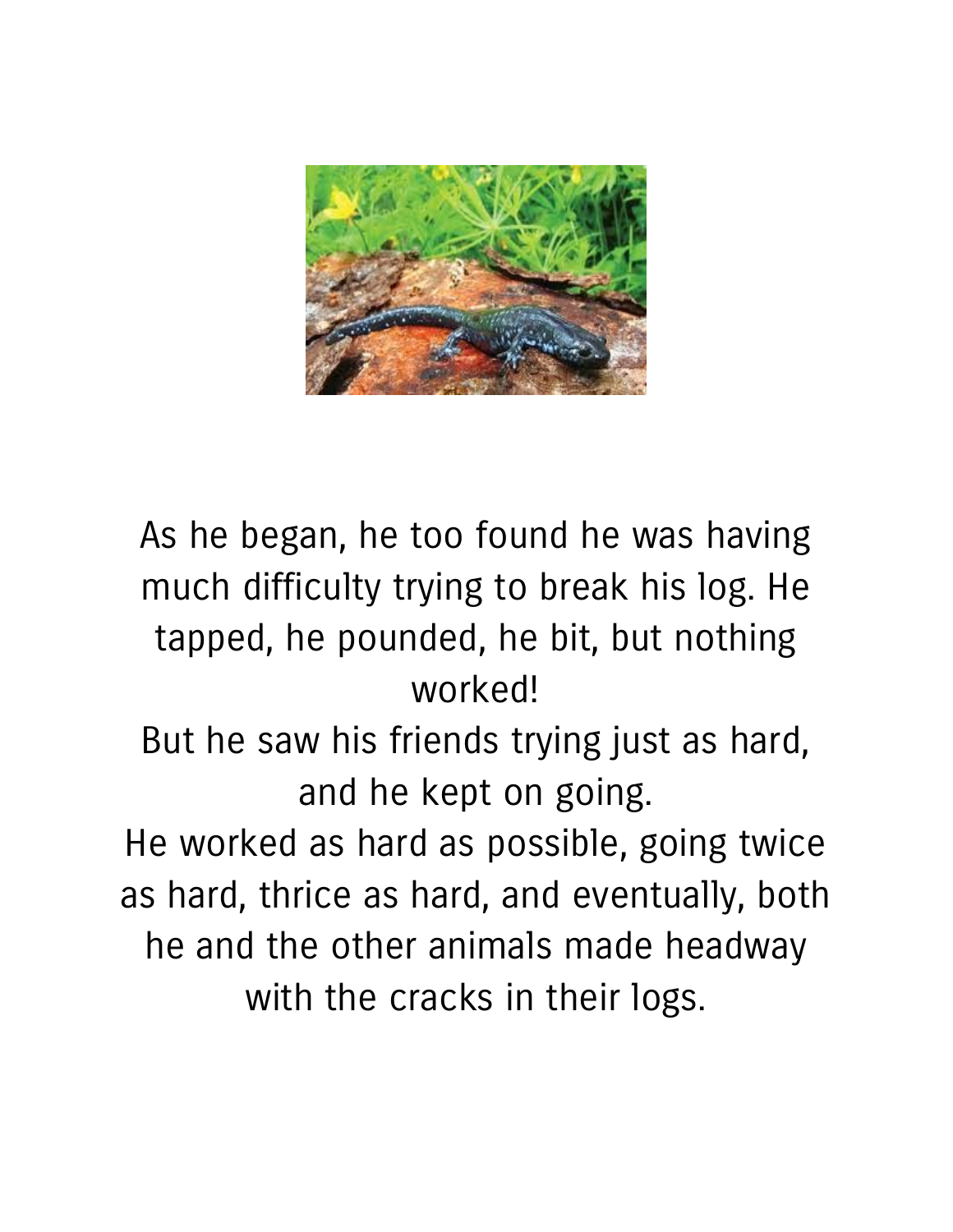But something else was happening as well! As they all worked hard, they of course started to sweat. But what set Ignis apart from the others, was that his sweat was making weird hissing noises on the logs! The other animals, startled and surprised, watched as the wood became softer, weaker, and even lit on fire as Ignis worked even harder!

The other animals were scared and yelled and screamed, "Watch out, Ignis! The log is on fire!"

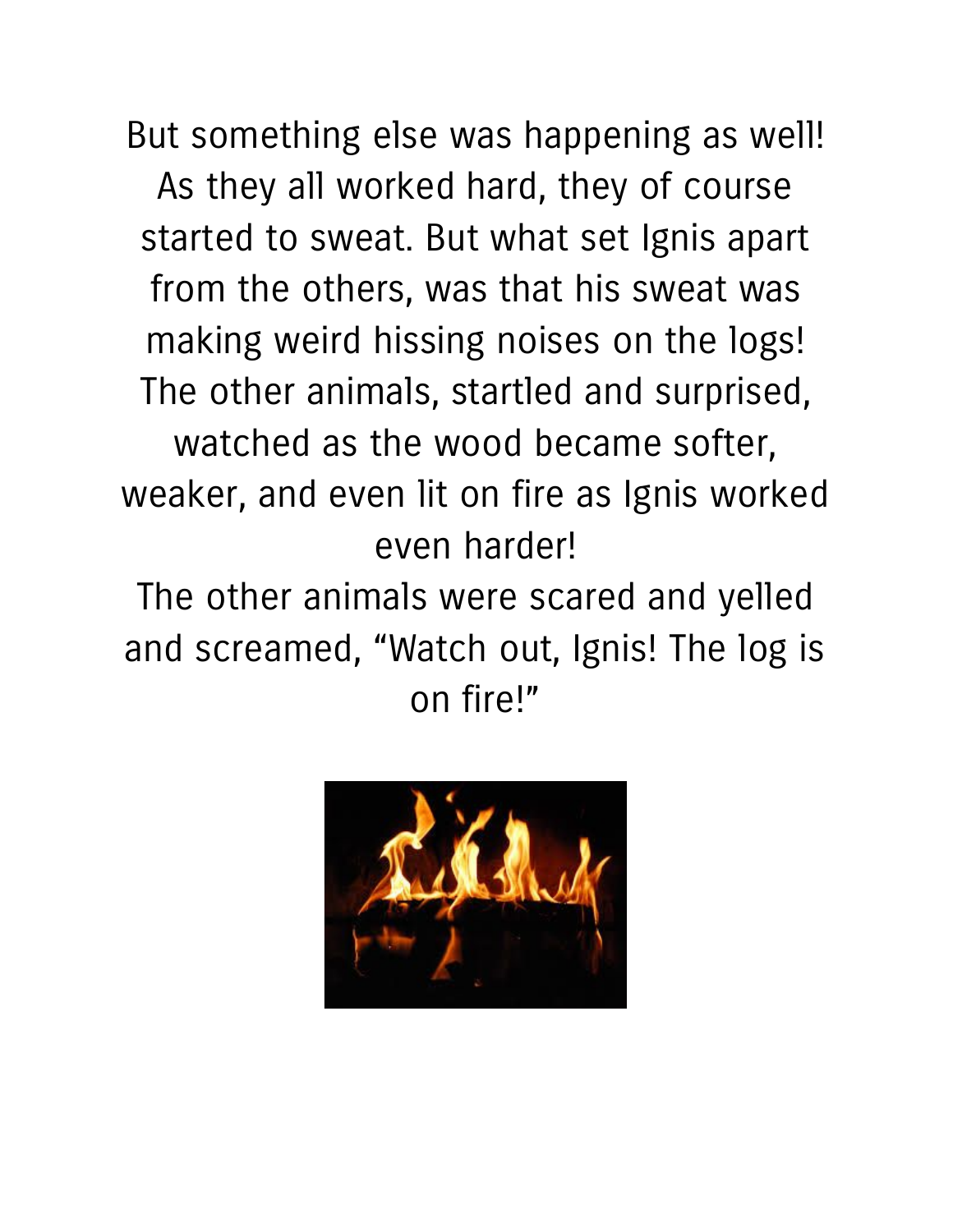But Ignis kept going. The heat of the fire only made him work harder, faster, greater, and eventually-Snap!- The log broke! Ignis stepped back, unaffected by the flames. He was finally victorious. All the animals were amazed, and cheered loudly. "Ignis! Ignis! Ignis!" He was proud. He had finally found his calling, who he really was.

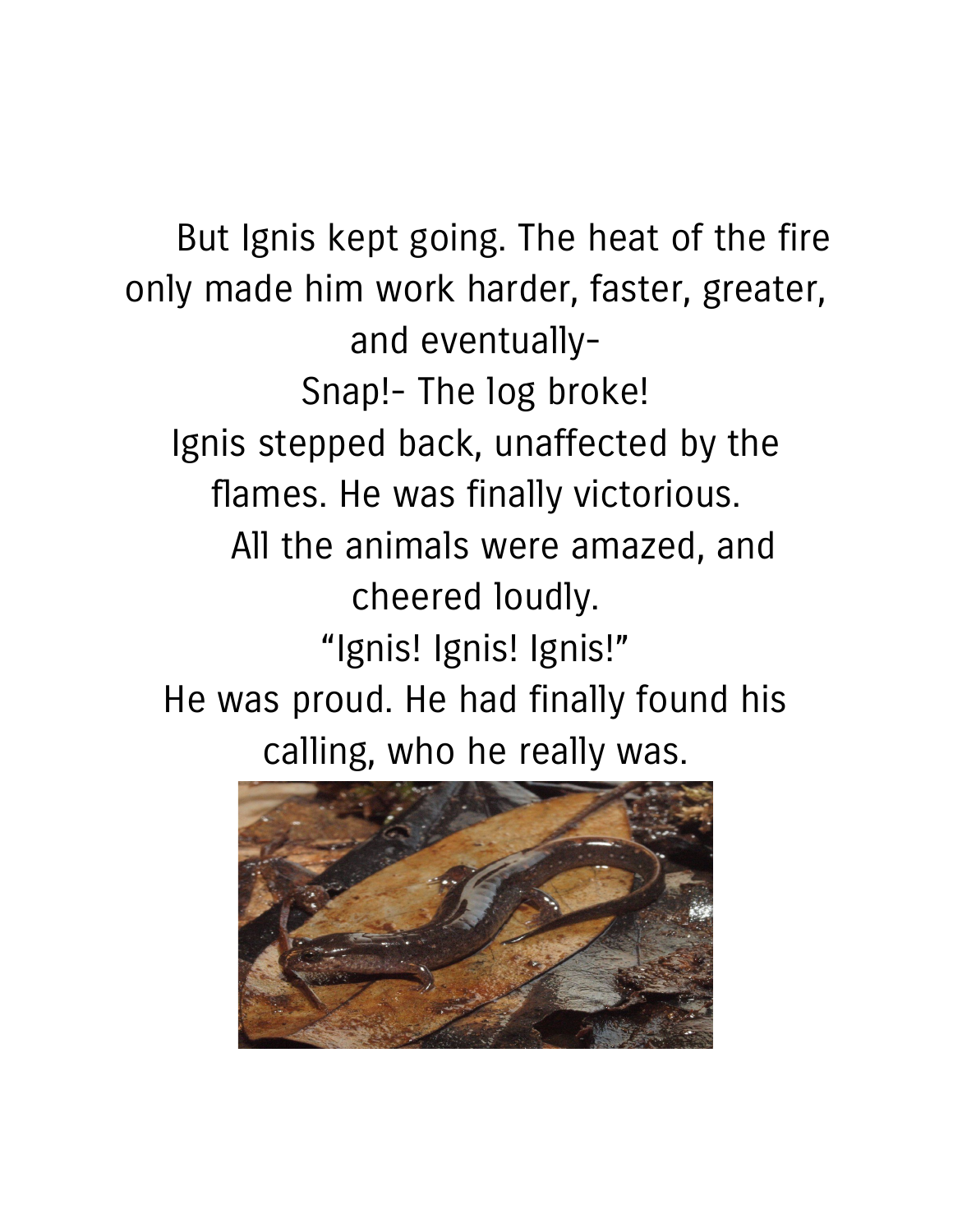"But even that was only the beginning of what salamanders could do, and eventually, they became that little guy there." The grandpa said, his story finished.

"Wow, is that really true?!?" the child asked in wild amazement. "Yup! And even though that little guy may not look that tough, sure enough, he has many strengths in other areas, too."

After a while of sitting and contemplating, the old man asked, "Say, why don't don't ya keep that little one and give it a name?"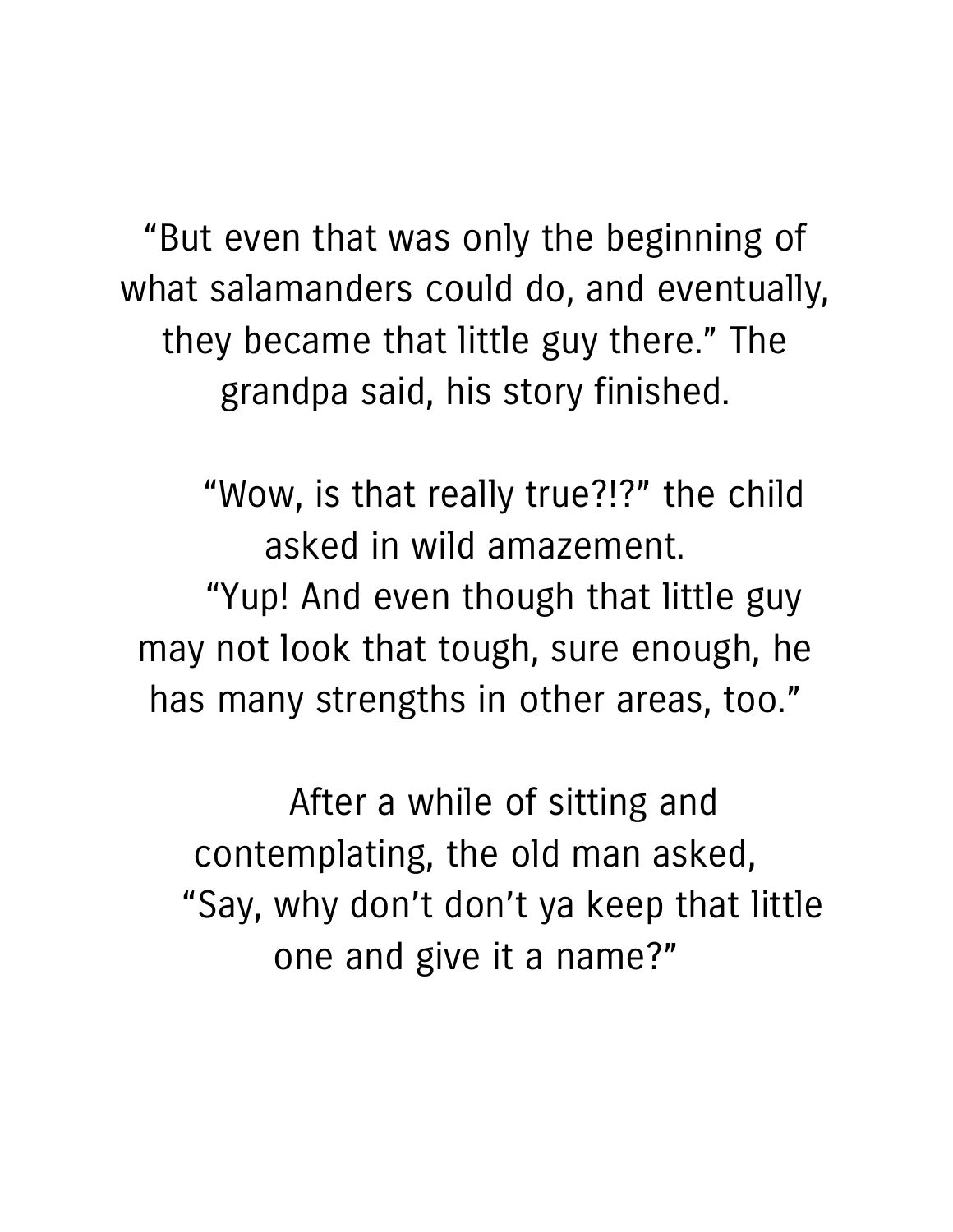And so the child decided to adopt the small amphibian and named it Ignis, after the first and the strongest salamander.



### The end!